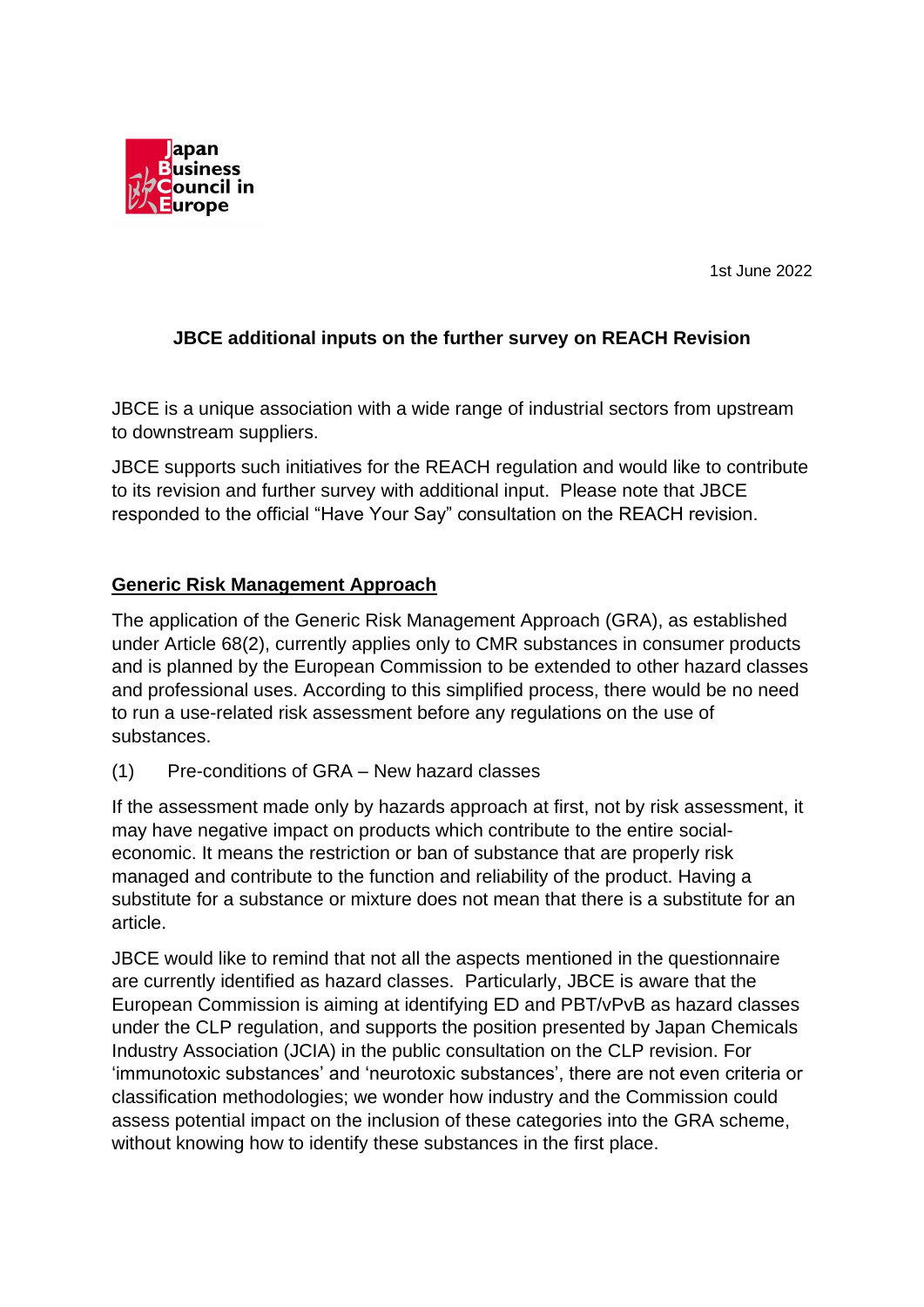## $(2)$  Hazard = Risk?

JBCE would like to emphasise that the GRA approach does not distinguish between hazard and risk. If not properly implemented, this could lead to the restriction of market-relevant products that may not pose a risk for human health or the environment, without prior risk characterisation or subsequent socio-economic assessment. We believe that the determination of risk should be a pre-requisite for assessing the proportionality of any regulatory actions and for cost/risk benefit analyses.

Evidently, even low-hazardous chemical substances may cause serious concerns for the human body if these were used in a very large quantities and by, inappropriate ways of handling, and disposals. For example, nail polish removers (usually contain acetone) may cause faint and dizziness in case they are used in poorly ventilated areas. However, in reality, nail polishes are sold and used in a small amount and disposal of the leftover are communicated with consumers; we can say that risks are properly controlled. The impact on the human body and the environment can be minimised and properly controlled by appropriate ways of using and knowledge for the risk of chemicals. Even natural products are not always safe. Potatoes could cause food poisoning in case of inappropriate storage (exposed to the light). We believe that chemicals are to be managed and risks coming from chemicals should controlled by a good understanding of the scientific properties of the chemical substances.

(3) Extension of GRA to "professional uses"

As mentioned in our contribution to the previous consultation, JBCE does not support the extension of the GRA to professional uses. The tasks carried out by the professionals are not comparable to the use that consumers make of products. In addition, it should be noted that there is currently no definition of professional uses under the REACH Regulation. Specific criteria should be applied when developing such a concept, taking into consideration the level of training of the workers as well as the existing containment measures put in place in the professional environment where they operate. Also, the scope of the GRA lacks justification because other protection measures could be further investigated under the EU-OSHA legislation.

In this further survey, questions with unclear definitions and information under such a premise are difficult to answer. In such a case, we would answer with "N/A", "I do not know" or "no opinion".

## **Reform of authorisations and restrictions**

As mentioned in our contribution to the previous consultation, JBCE support keeping both Authorisation and Restriction with improvement of procedures in the REACH regime (option 1).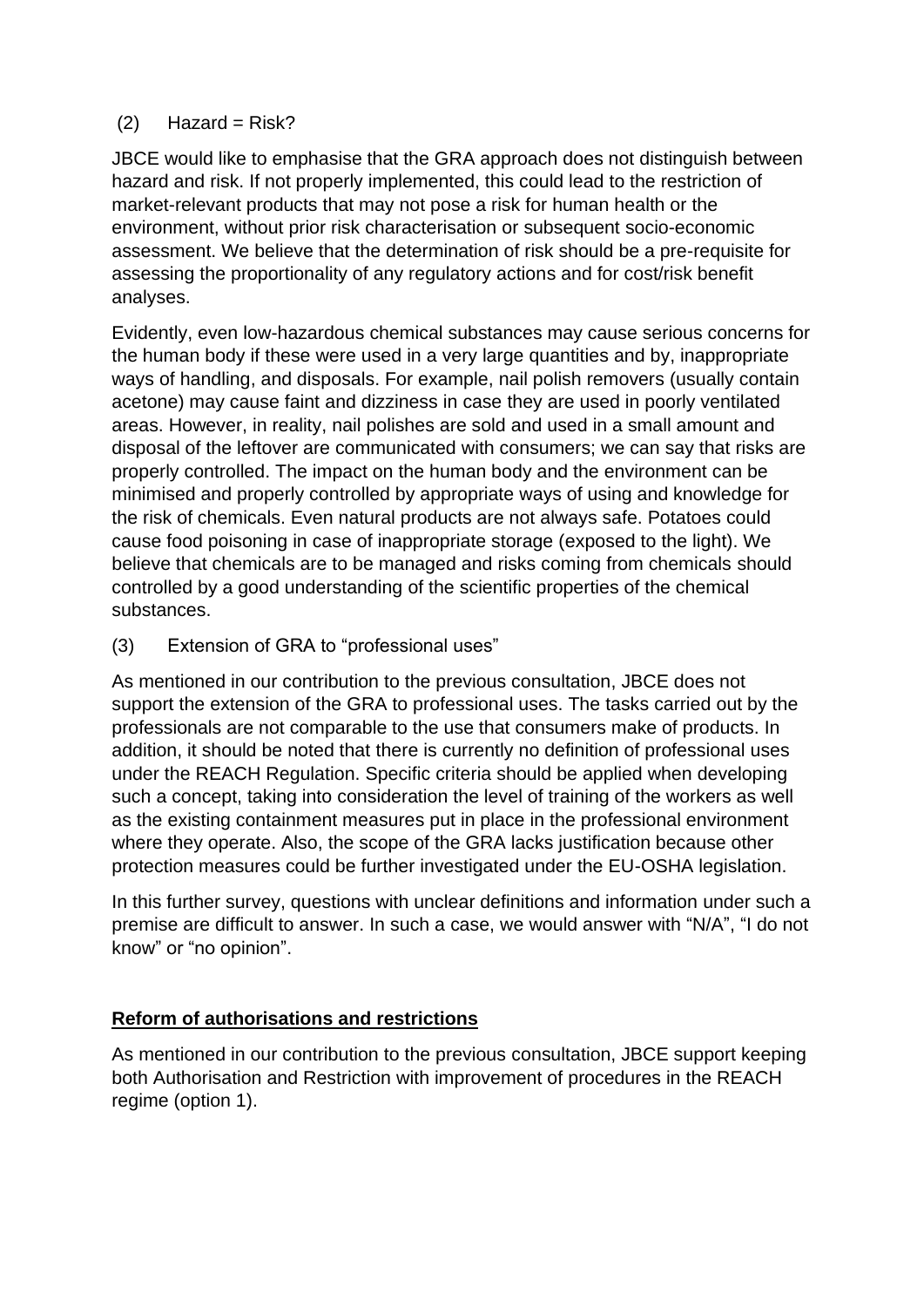| Step                                                                                                    | <b>Substances</b>           | <b>Baseline</b><br>(No changes to<br><b>REACH)</b>                                           | Option 1                                                                                                                                                                                                                                                         | Option 2A                                                                | Option 2                                                              | Option 3                              |
|---------------------------------------------------------------------------------------------------------|-----------------------------|----------------------------------------------------------------------------------------------|------------------------------------------------------------------------------------------------------------------------------------------------------------------------------------------------------------------------------------------------------------------|--------------------------------------------------------------------------|-----------------------------------------------------------------------|---------------------------------------|
| Candidate List                                                                                          |                             | PBT,<br>CMR.<br>vPvB<br>substances + ELoC<br>for<br>other<br>substances                      | Add ED, PMT, vPvM to hazard classes where no ELoC is necessary;<br>Add requirements for downstream users to provide information on use, exposure, alternatives and waste<br>management<br>Add fees linked to this notification obligation linked to the SVHC use |                                                                          |                                                                       |                                       |
| Type of restriction applying<br>by default (i.e., unless there is<br>derogation<br>or<br>authorisation) | SVHC on Annex<br><b>XIV</b> | Authorisation<br>requirement/<br>Annex XIV                                                   | Authorisation requirement/<br>Annex XIV                                                                                                                                                                                                                          | Restriction/<br>Annex XIV bis <sup>1</sup>                               | Restriction/<br>Annex XVII (integration of<br>ex-Annex XIV)           | None                                  |
|                                                                                                         | Other<br>substances         | Restriction/<br>Annex XVII                                                                   | Restriction/<br>Annex XVII                                                                                                                                                                                                                                       | Restriction/<br>Annex<br>XVII                                            |                                                                       | Restriction/<br>Annex XVII            |
| Derogation<br>proposed<br>by<br>authorities                                                             | SVHC on Annex<br>XIV        | Art 58(2)<br>Only for uses where<br>risks are properly<br>controlled by other<br>legislation | Art 58(2)<br>Only for uses where risks are<br>properly controlled by other<br>legislation                                                                                                                                                                        | of<br>restriction<br>Part<br>proposal                                    | Part<br>restriction<br>of<br>proposal                                 | n/a                                   |
|                                                                                                         | Other<br>substances         | Part of restriction<br>proposal                                                              | Part of restriction proposal                                                                                                                                                                                                                                     | of<br>restriction<br>Part<br>proposal                                    |                                                                       | Part<br>of<br>restriction<br>proposal |
| Derogation<br>of<br>general<br>applicability <sup>2</sup><br>industry<br>on<br>request                  |                             | None                                                                                         | None                                                                                                                                                                                                                                                             | Possible where foreseen<br>in restriction                                | Possible where foreseen<br>in restriction                             | none                                  |
| Authorisation                                                                                           | SVHC on Annex<br><b>XIV</b> | For substances in<br>Annex XIV                                                               | For substances in Annex XIV                                                                                                                                                                                                                                      | Possible where foreseen<br>in Annex XIV bis, no<br>upstream applications | Possible where foreseen<br>in Annex XVII, no<br>upstream applications | none                                  |
|                                                                                                         | Other substances            | none                                                                                         | none                                                                                                                                                                                                                                                             | Possible where foreseen<br>in Annex XVII                                 |                                                                       | none                                  |

# (1) SVHC list

Currently some of substances fulfilling one or more of the criteria defined in Article 57 of REACH are identified as SVHC and these are on the candidate list for authorisation. According to the Article 33 of REACH, if a SVHC is present in an article with a concentration of 0.1% (w/w) or above, any supplier of the article has to provide the name of the substance and if necessary sufficient information for the safe use to the recipient/consumer. We would like to point out that additional (presumably mandatory) requirements for downstream users to provide information on use, exposure, alternatives and waste management would be a huge burden. Especially for the manufacturers of final complex articles, it is very challenging to collect the correct information from very long and complex supply chains across the world, especially from the outside of the EU where the duty on communicate information in the REACH Regulation does not apply. For the complex articles such as Electric and Electronic Equipment (EEE), containing SVHC more than the abovementioned threshold does not necessarily mean to pose the risk for the health and environment when such articles are integrated in devices, users do not get in contact with such articles during their service time and wasted as instructed under WEEE Directive. In some cases, substitution might not be so simple in final products level and chemical manufacturers and/or downstream users need to keep using the SVHCs paying attention to the obligation of supply chain communications. It should be carefully assessed whether such burden on the downstream users proportionate to the benefit which chemicals and final products deliver to the society.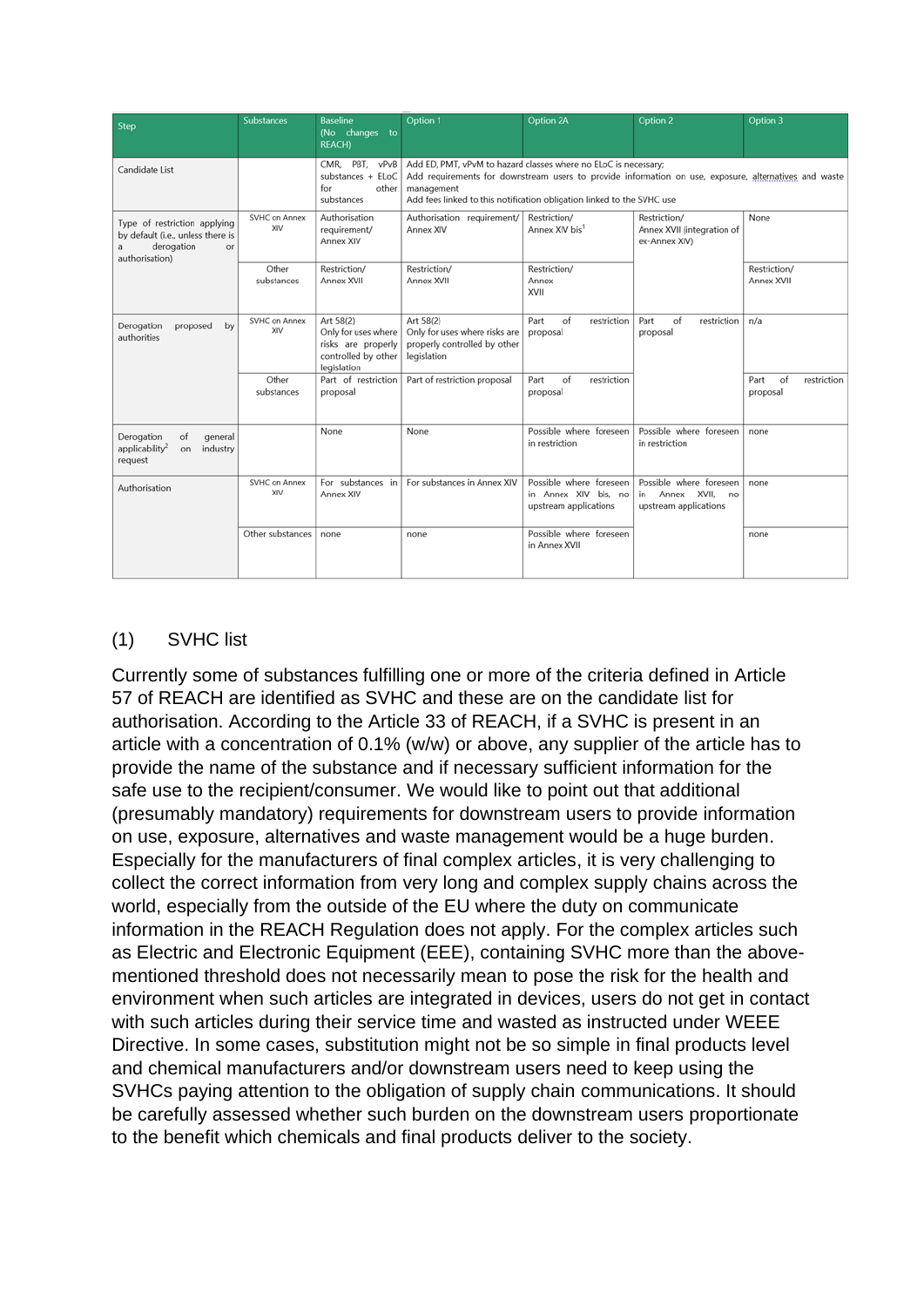In addition, the introduction of annual fee to use of SVHCs is not considered proportionate either. SVHCs on the Candidate List are, under the current regime, not banned substances, therefore the use of such substances is not subject to penalties. If this fee is not penalty fee, then it can be considered as taxation. In our understanding, the EU Treaty makes no explicit provision for legislative competences in the area of direct taxation, and that legislation on the taxation of companies has usually been based on Article 115 of the Treaty on the Functioning of the European Union (TFEU), which authorises the Union to adopt directives on the approximation of laws, regulations or administrative provisions of the Member States which directly affect the internal market; these require unanimity and the consultation procedure<sup>1</sup>. In this aspect, it appears very difficult to justify for collection of such fees which are effective (presumably) directly in the EU. Additionally, we do not think that ECHA has such remit to impose taxes, without clear purposes of such fees - who will benefit from fees for what? - and the intended uses of collected taxes. Indeed, they collect fees from registrants and applicants for authorisation, but it is considered that these are paid for actions by registrants and applications to compensate resources (manpower and actual expense) at ECHA.

## (2) Authorisation

We are convinced that the authorisation process is fair and appropriate where proportionality of risk to human health and the environment is considered. Article 58(2) in REACH offers the possibility to give derogations adapting the scientific and technical progress of the time. With this future innovation with authorisation substances is possible. Therefore, we support Option 1 to keep the authorisation.

## (3) Restriction

With Option1 of Authorisation and Restriction reform, we suggest a sufficient transition period is necessary for the restriction on a case-by-case basis: Substitution must be proven whether it can also be a substitution for final product. Having a substitute for a substance or mixture does not mean that there is a substitute for an article. For final products, it is necessary to carefully evaluate whether the required performance, quality, reliability, safety and durability of the final products can be achieved with alternative substance. After alternative chemical substances are available on the market, it will take 1-2 years for research and feasibility study on alternative materials, 1-2 years for scale-up and manufacturing process, 1-2 years for evaluation by customer, and over 2 years for certification. Depending on the product group, 12-15 years may be required to replace chemical substances to alternatives<sup>2</sup>.

<sup>1</sup> European Parliament,https://www.europarl.europa.eu/factsheets/en/sheet/80/direct-taxation-personaland-company-taxation,(accessed May31st, 2022)

 $2$  For example, US TSCA has regulated PIP(3:1) without well considering sufficient evaluation and information sharing (Application 6th of January, 2021, Effective date: 5th of February, 2021, Regulatory compliance date: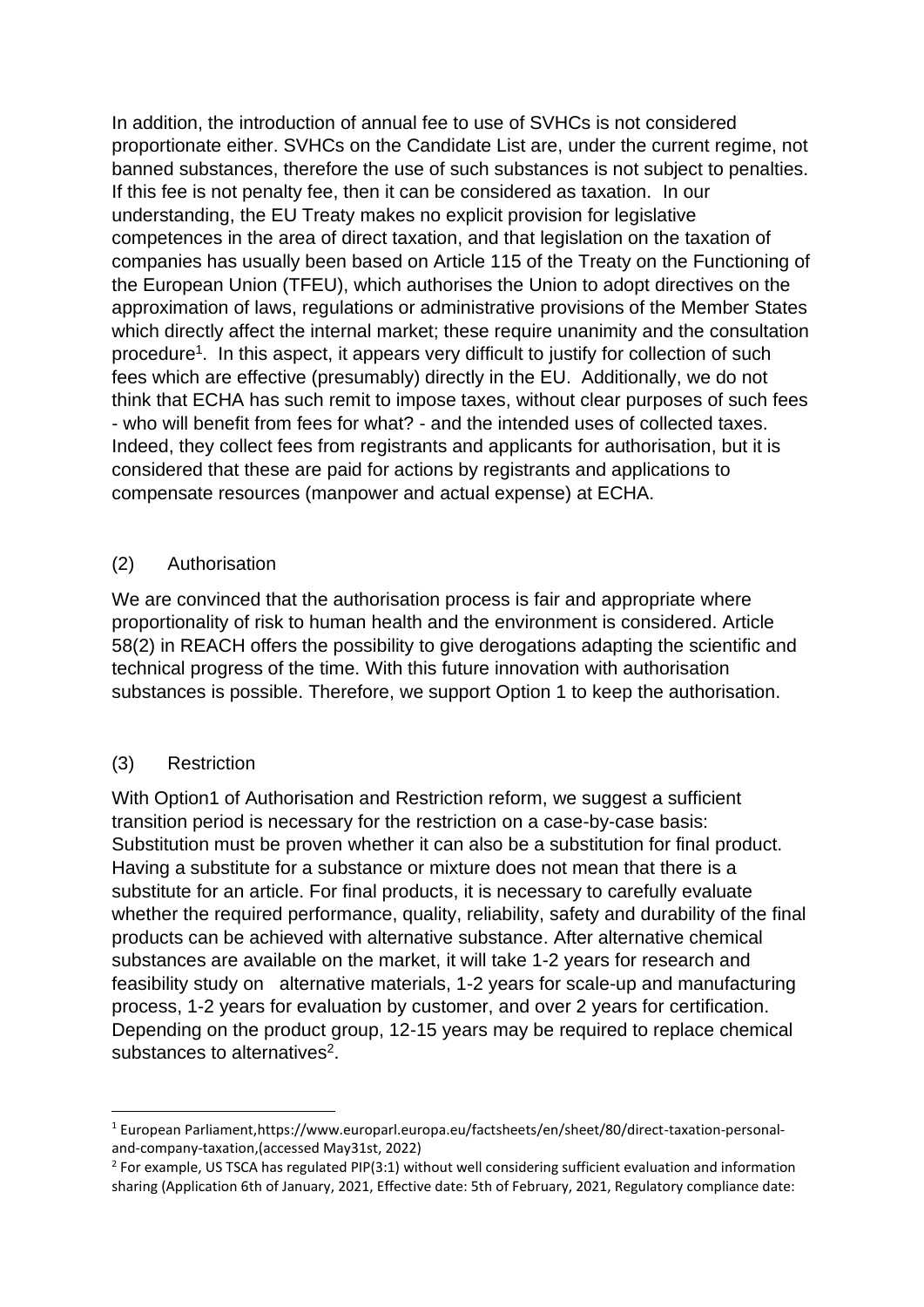Supply chains of complex articles are worldwide and very long. Since the evaluation requires huge cost and time, it is important give sufficient time for the whole supply chain to react. Otherwise, it would make further administrative burden and confusion of supply chain.

In addition, we suggest establishing a process to apply derogation for the substances which are already on the Annex XVII. Currently additional application for derogation at the later stage is not possible. There should be a chance to prove whether the derogations correspond to the state of art, otherwise it might hinder EU citizens from benefitting from innovation which is available outside of the EU.

(4) Our opinion on option 2 and 2A

Option 2 and 2A suggest to marge Authorisation into Restriction, however, the concept is unclear especially for imported articles from outside of the EU. Thus, we select "no opinion" in question 32.

Imported articles are not in scope of the Authorisation. However, in the future, if the substances in Annex XIV are included in Annex XVII and the Restriction is applied for imported articles which contain substances listed in Annex XIV, there will be a big confusion. Sufficient transitional period is needed. During the time "Annex XIV bis" is still valid within EU, a similar chance for such derogations should be provided also for imported articles. Without this process, it might affect manufacturers in Europe which use imported articles as components.

#### **Conclusion**

Society takes various benefits when chemical substances are properly assessed for potential risks based on consideration of hazard and exposure, and are used safely in products. When a chemical compound is regulated, it should be done so stepwisely. Complex articles, such as EEE, are made up of very long supply chains. Unclear restriction including blunt ban would disrupt the supply chain and not have a positive impact on the society after all.

On top of our opinion in the application of GRA, we would like to emphasise that double regulation with other legislations such as Cosmetics Regulation and Food Contact Materials Regulation should be avoided. To ensure the best possible interrelationship among different chemical legislations and to avoid contradictions, we welcome documents such as "*REACH AND DIRECTIVE 2011/65/EU (RoHS) A COMMON UNDERSTANDING*" by European Commission published in 2014. Such consideration reduces administrative burdens and contribute to Better Regulation.

JBCE supports the option 1 in the reform of authorisation & restriction of the REACH Regulation. This is particularly the case, if the upcoming REACH revision will include other drastic changes such as expansion of GRA and introduction of the essential uses concept. If such changes are applied and implemented at once, in our view, it would definitely cause more legal uncertainty and confusion among the regulators, enforcement authorities and industry (not only chemicals but also OEMs), if not

March 8th of March in 2022), Downstream had to take immediate action without well recognition whether the article and equipment contains PIP(3;1). This has been causing huge confusion at many industrial sectors.